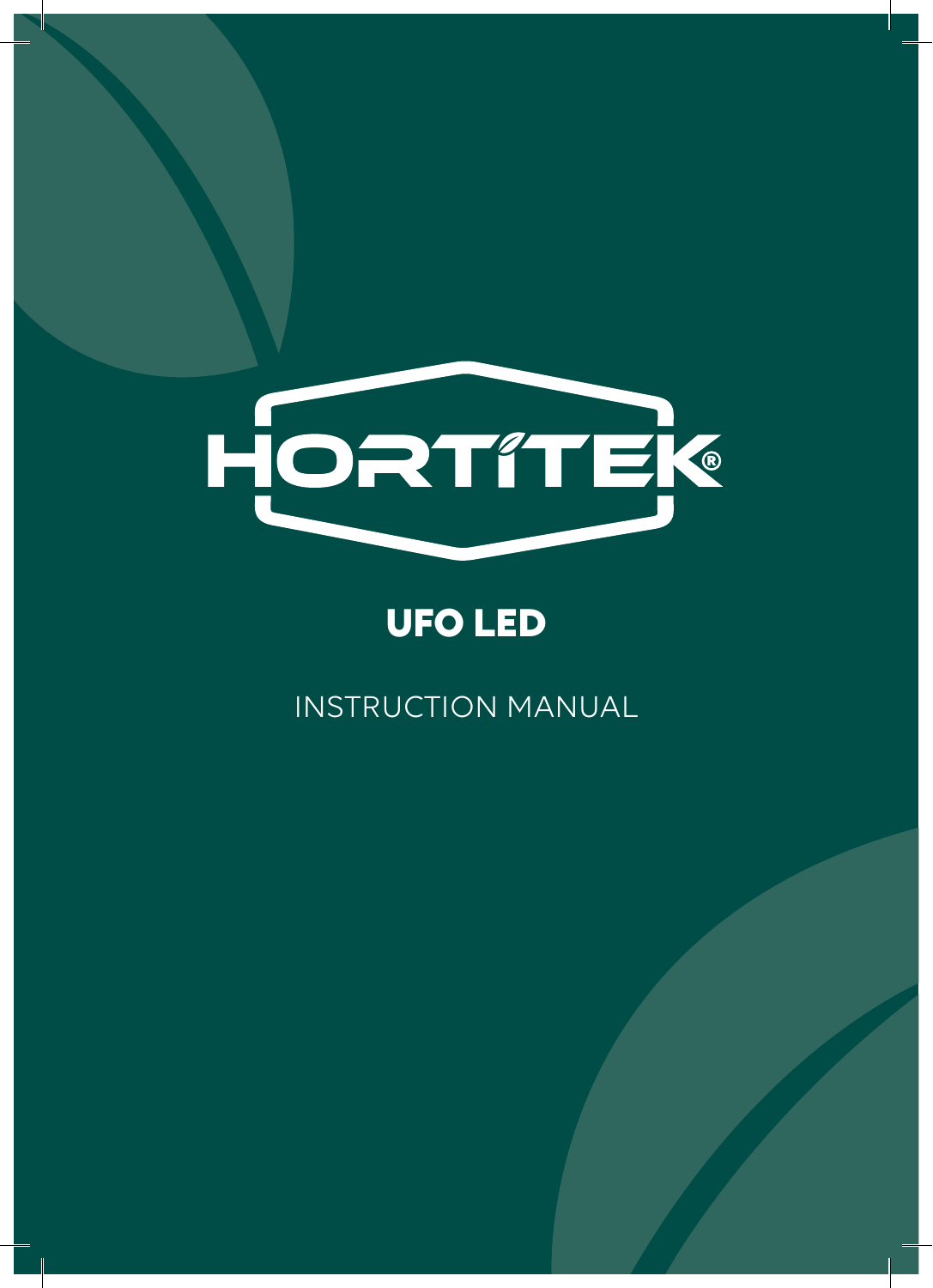



### **PRODUCT SPECIFICATIONS**

| <b>Product Code</b>       |             | M4450                                 | M4455                                 | M4460                                 | M4465                                |
|---------------------------|-------------|---------------------------------------|---------------------------------------|---------------------------------------|--------------------------------------|
| <b>Power</b>              |             | <b>100W</b>                           | 200W                                  | 300W                                  | 450W                                 |
| Voltage Range/Frequency   |             | 100-277V ~ 50/60Hz                    |                                       |                                       |                                      |
| Current                   | <b>120V</b> | 0.83A                                 | 1.67A                                 | 2.50A                                 | 3.75A                                |
|                           | 208V        | 0.49A                                 | 0.98A                                 | 1.46A                                 | 2.20A                                |
|                           | <b>220V</b> | 0.46A                                 | 0.93A                                 | 1.39A                                 | 2.09A                                |
|                           | 230V        | 0.44A                                 | 0.89A                                 | 1.33A                                 | 2.00A                                |
|                           | 240V        | 0.43A                                 | 0.86A                                 | 1.29A                                 | 1.93A                                |
|                           | <b>277V</b> | 0.38A                                 | 0.75A                                 | 1.13A                                 | 1.69A                                |
| PPF Efficacy              |             | $2.3$ umol/J                          | $2.3$ umol $/$ J                      | $2.1$ umol $/$ J                      | $2.1$ umol $/$ J                     |
| Max PPF                   |             | $230$ umol/s                          | 460umol/s                             | $630$ umol/s                          | 945umol/s                            |
| Colour Temperature        |             | 4800K                                 |                                       |                                       |                                      |
| CRI                       |             | 88%                                   |                                       |                                       |                                      |
| PF                        |             | >0.95                                 |                                       |                                       |                                      |
| THD                       |             | <10%                                  |                                       |                                       |                                      |
| Beam Angle                |             | $120^\circ$                           |                                       |                                       |                                      |
| <b>External Control</b>   |             | Compatible with 0-10V LED Controllers |                                       |                                       |                                      |
| Signal Wire               |             | 3.5mm Male Jumper Cable               |                                       |                                       |                                      |
| <b>Thermal Management</b> |             | Passive                               |                                       |                                       |                                      |
| BTU/h                     |             | 340                                   | 680                                   | 1020                                  | 1530                                 |
| Size                      |             | Ø239 x 189mm<br>Ø9.41 x 7.44"         | Ø271 x 182mm<br>$Ø10.67 \times 7.16"$ | Ø383 x 251mm<br>$Ø15.1 \times 9.88$ " | Ø426 x 240mm<br>$Ø16.8 \times 9.45"$ |
| Weight                    |             | $2.27 \pm 0.3$ kg<br>5±0.66Lbs        | $3.15 \pm 0.3$ kg<br>6.95±0.66Lbs     | 8.0±0.3kg<br>17.63±0.66Lbs            | $11.7 \pm 0.3$ kg<br>25.79±0.66Lbs   |
| Working Temperature       |             | -30°C to +45°C (-22°F to +113°F)      |                                       |                                       |                                      |
| Storage Temperature       |             | -40°C to +70°C (-40°F to +158°F)      |                                       |                                       |                                      |
| IP Rating                 |             | <b>IP65</b>                           |                                       |                                       |                                      |
| Warranty                  |             | 3 Years                               |                                       |                                       |                                      |
| Certificates              |             |                                       |                                       |                                       |                                      |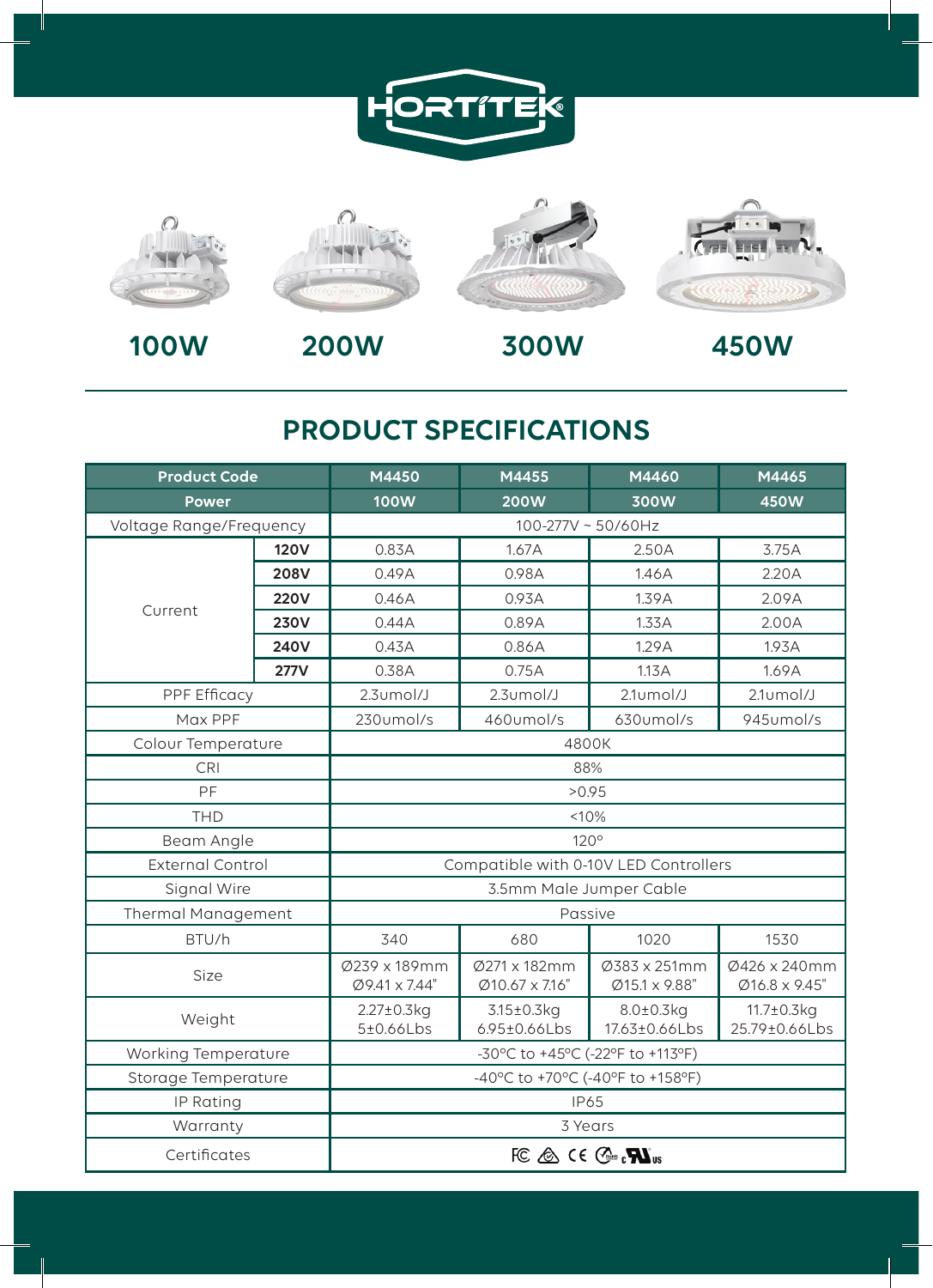

## **DIMENSIONS (mm/inch)**



### **CONNECTING MULTIPLE LED FIXTURES**

Connect the 3.5mm Male Jumper Cable between the Controller and the first UFO Control Box. To connect multiple UFO's, continue to add Signal Cables between Control boxes.